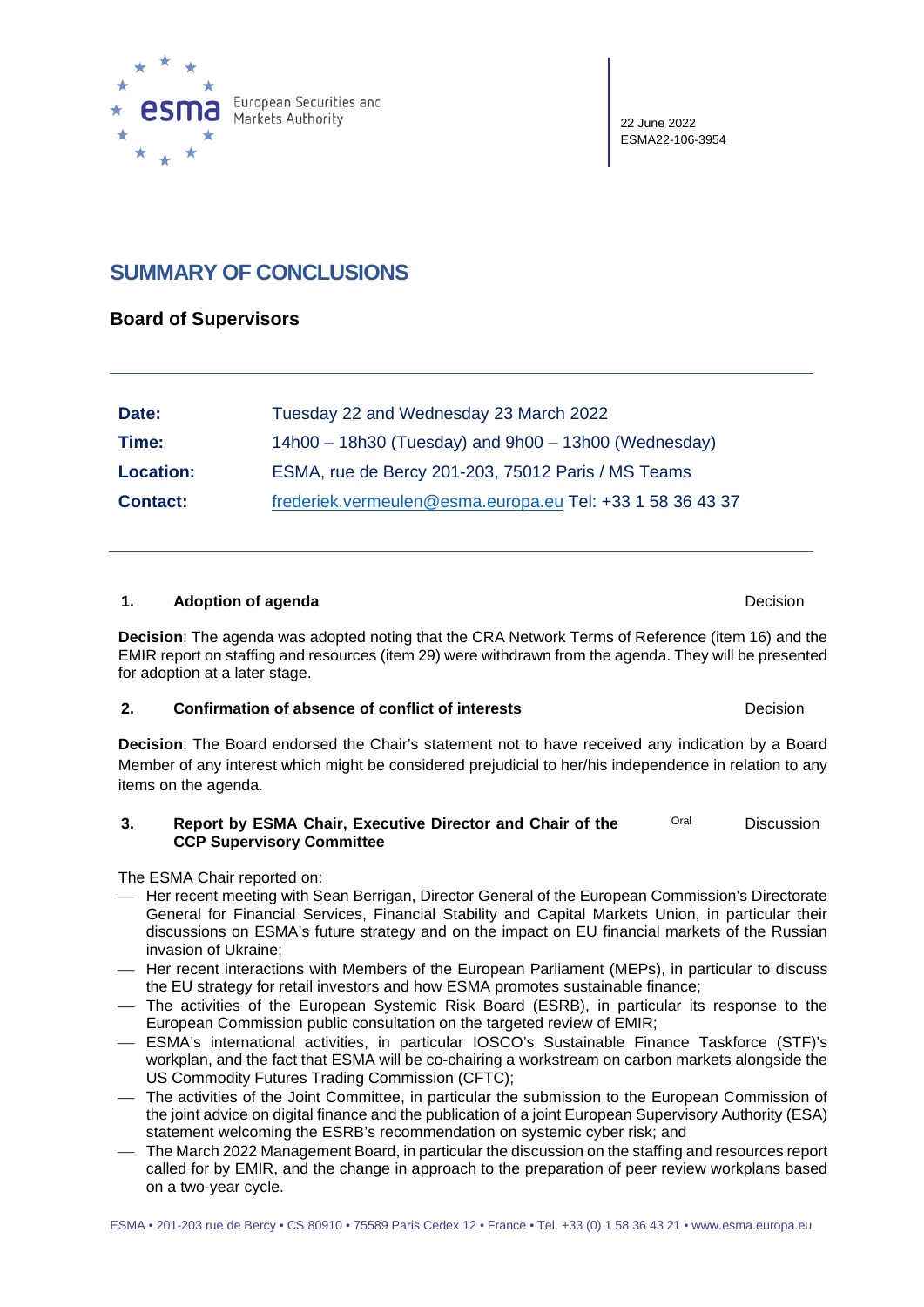

The Executive Director reported on the:

- February and March 2022 Financial Services Committee (FSC) meetings, in particular discussions on the financial market risks stemming from Russia's invasion of Ukraine and the presentation of ESMA's study on banks' expected credit losses disclosures;
- Adoption, in the context of the impact on EU financial markets of the Russian invasion of Ukraine, of a general ban for ESMA Staff to deal in financial instruments for which trading is usually subject to prior authorisation under the relevant conflict-of-interest policy; and
- Continued impact of COVID-19 on ESMA's activities, in particular the fact that following the European Commission's latest recommendations and the French authorities' announcements, it was decided to resume as of 7 March the requirement for ESMA staff to work from ESMA premises at least one day per week.

The Chair of the CCP Supervisory Committee reported on the postponement of the ongoing CCP stresstest exercise in light of the need to prioritise work on the impact from Russia' invasion of Ukraine.

The Head of the Risk Analysis and Economics Department, the Chair of the CCP Supervisory Committee and the Executive Director also presented an update on risks and developments stemming from the Russian invasion of Ukraine and ESMA's activities in that regard.

The Board discussed the update, in particular the:

- Developments within EU and third-country commodity markets; and
- Request for assistance received from Ukrainian authorities by ESMA and certain national competent authorities.

**Conclusion**: The Board discussed the update and will continue to monitor developments.

#### **4. Final report on the EU carbon market**

| 1) Presentation | Discussion |
|-----------------|------------|
|                 |            |

2) Final report **Decision** 

The Chair of the Commodity Derivatives Task Force and the Head of the Trading Unit presented the final report on the EU carbon market.

The Board discussed the final report, in particular:

- The developments in the EU carbon market, in particular those since the Russian invasion of Ukraine;
- ESMA's recommendations with regards to transparency and data quality;
- The use of monitoring tools similar to the ones applied by the Agency for the Cooperation of Energy Regulators (ACER); and
- The potential application of position limits in carbon markets and the difficulties in assessing their impact ex ante.

**Decision**: The Board adopted the final report on the EU carbon market.

#### **5. Targeted review of EMIR**

| 1) Presentation                                     | Discussion |
|-----------------------------------------------------|------------|
| 2) Response to the European Commission consultation | Decision   |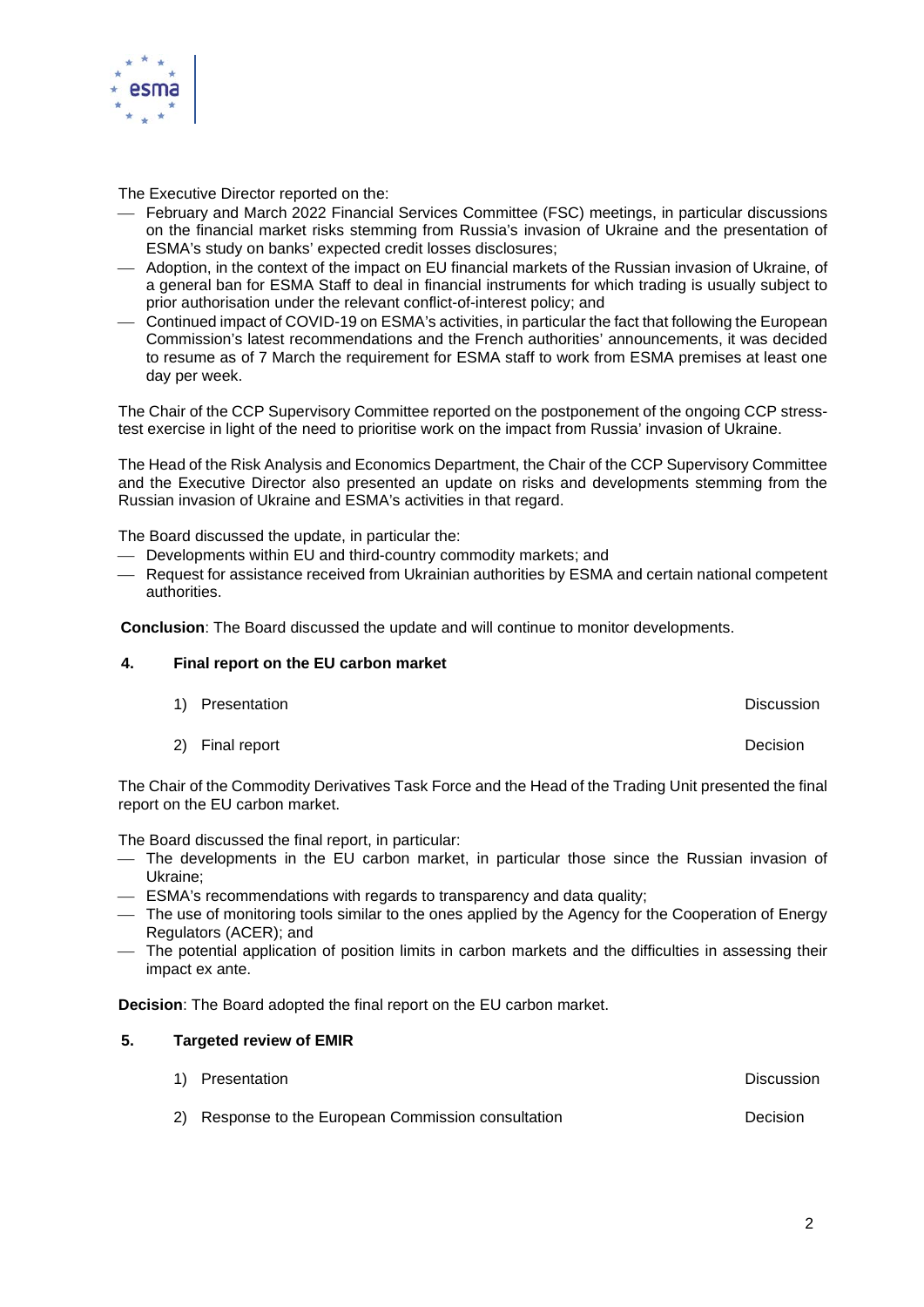

The Head of the Markets and Data Reporting Department and the Independent Member of the CCP Supervisory Committee presented the response to the European Commission consultation on the targeted review of the central clearing framework in the European Union.

The Board discussed the response, in particular the:

- Importance of keeping the prudential risk perspective in mind when determining capital requirements;
- Need for an efficient procedure to validate certain types of risk-model changes; and
- Pros and cons of exposure reduction targets.

**Decision**: The Board adopted the ESMA response to the European Commission's consultation on the targeted review of the central clearing framework in the European Union, subject to amendments to ensure that any differentiation of capital treatments is risk-based and to propose further streamlining of EU supervision.

#### **6. Responses to the European Commission's requests for advice on retail investor protection and PRIIPs**

|    | <b>Presentation</b> |                                                                                                                                             | Discussion        |
|----|---------------------|---------------------------------------------------------------------------------------------------------------------------------------------|-------------------|
| 2) |                     | Joint Committee response to the European Commission's<br>Call for Advice on Packaged Retail Insurance-based<br>Investment Products (PRIIPs) |                   |
|    | $\Omega$            | <b>Note</b>                                                                                                                                 | <b>Discussion</b> |
|    | $\Omega$            | Annex                                                                                                                                       | Discussion        |

The Head of the Investors and Issuers Department presented the note on the Joint Committee response to the European Commission's Call for Advice on Packaged Retail Insurance-based Investment Products (PRIIPs).

The Board discussed the note on the European Commission's Call for Advice on PRIIPs, in particular:

- Whether the ex-ante notification of the Key Information Document (KID) should be mandatory across the European Union;
- How supervisory competencies should be shared between home and host authorities;
- The differentiation between types of PRIIPs and the adjustment of requirements to their specificities;
- The importance of aligning terminology to that used under the Sustainable Finance Disclosure Regulation (SFDR); and
- The need to ensure continued accessibility of information for the non-digitally proficient.

**Conclusion**: The Board discussed the note on the Joint Committee response to the European Commission's Call for Advice on PRIIPs.

3) Draft technical advice on retail investor protection topics Discussion

The Chair of the Investor Protection and Intermediaries Standing Committee presented the draft technical advice on retail investor protection topics.

The Board discussed the draft technical advice on retail investor protection topics, in particular the:

- Regulatory and supervisory framework ensuring investor protection in the context of payment for order flow (PFOF) and the enforceability of best execution provisions;
- Alignment between PRIIPs and MiFID cost disclosure requirements; and
- Importance of marketing guidelines for firms and their affiliates.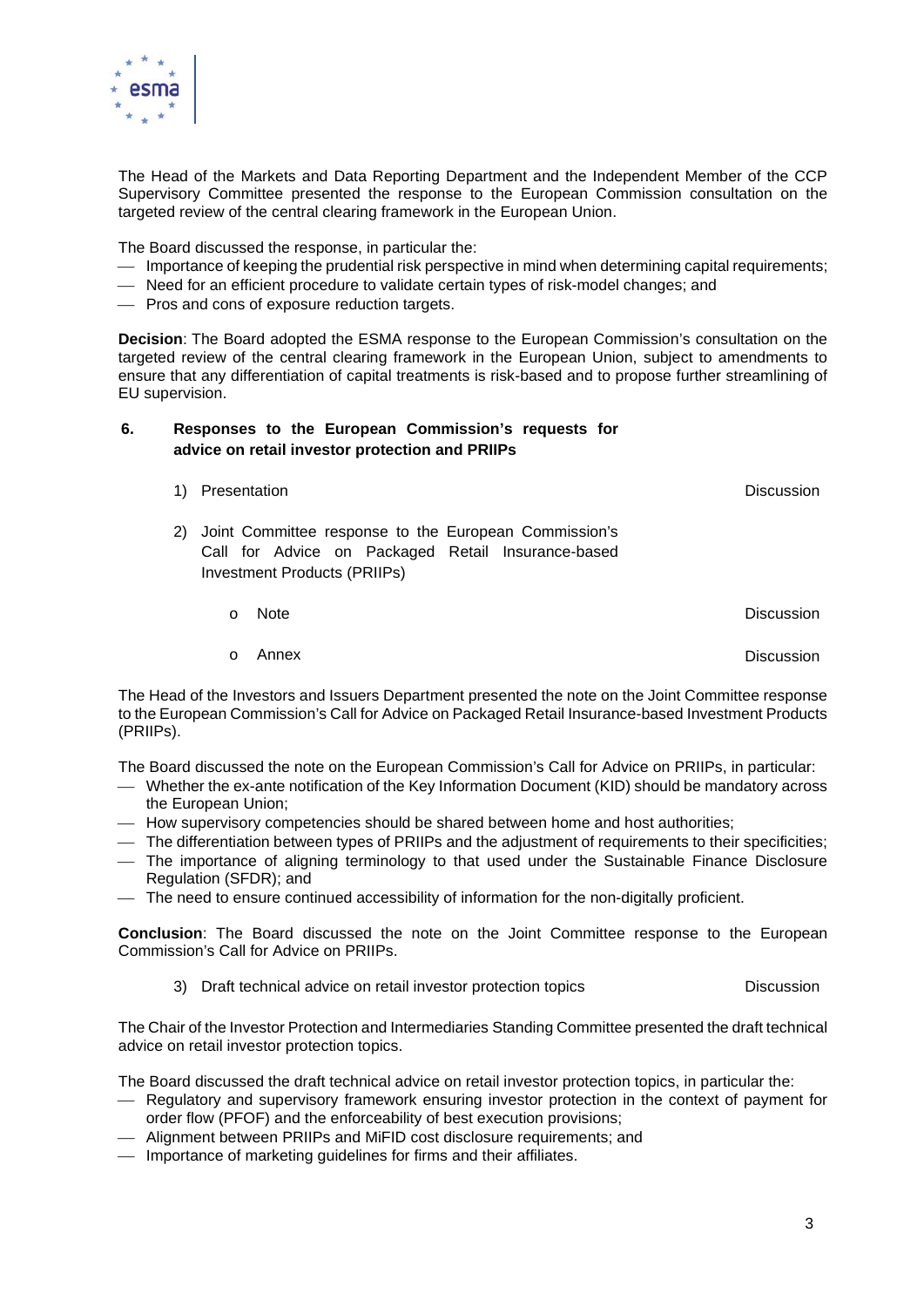

**Conclusion**: The Board discussed the draft technical advice on retail investor protection topics which will be presented for adoption by written procedure.

The Board discussed other actions on retail investor protection and PRIIPs beyond the scope of the requests for technical advice, in particular the:

- Importance of taking action on a number of other retail investor protection related-topics in a timely manner in the context of the rise in social media-driven investments; and
- Use of the common supervisory heatmap to identify areas requiring prioritised common supervisory actions, such as best execution requirements.

**Conclusion**: The Board discussed potential actions beyond the scope of the requests for technical advice on retail investor protection and PRIIPs.

#### **7. ESMA Strategy 2023-2028**

- 1) Cover note **Discussion**
- 2) Presentation (retail investors) Discussion

The ESMA Chair presented the update on the ESMA Strategy for 2023-2028.

The Board discussed the presentation on ESMA's activities promoting retail investor protection, in particular the:

- Importance of effective prioritisation in the implementation of the proposed objectives in close cooperation with national competent authorities; and
- Need for further data supporting the implementation of ESMA's strategy.

**Conclusion**: The Board discussed the presentation. Members were invited to provide comments in writing.

#### **8. European Single Access Point**

- 1) Presentation Discussion
- 2) Note Decision

The Head of the Resources Department presented the update on the European Single Access Point (ESAP) project.

The Board discussed the update on the European Single Access Point project, in particular the:

- Scope of the ESAP project; and
- Flexibility of the envisaged governance.

**Decision**: The Board agreed with the proposals regarding the governance structure for the European Single Access Point project.

- **9. European Court of Auditors' audit on the EU Single Market for investment funds**
	- 1) Presentation **Discussion** Discussion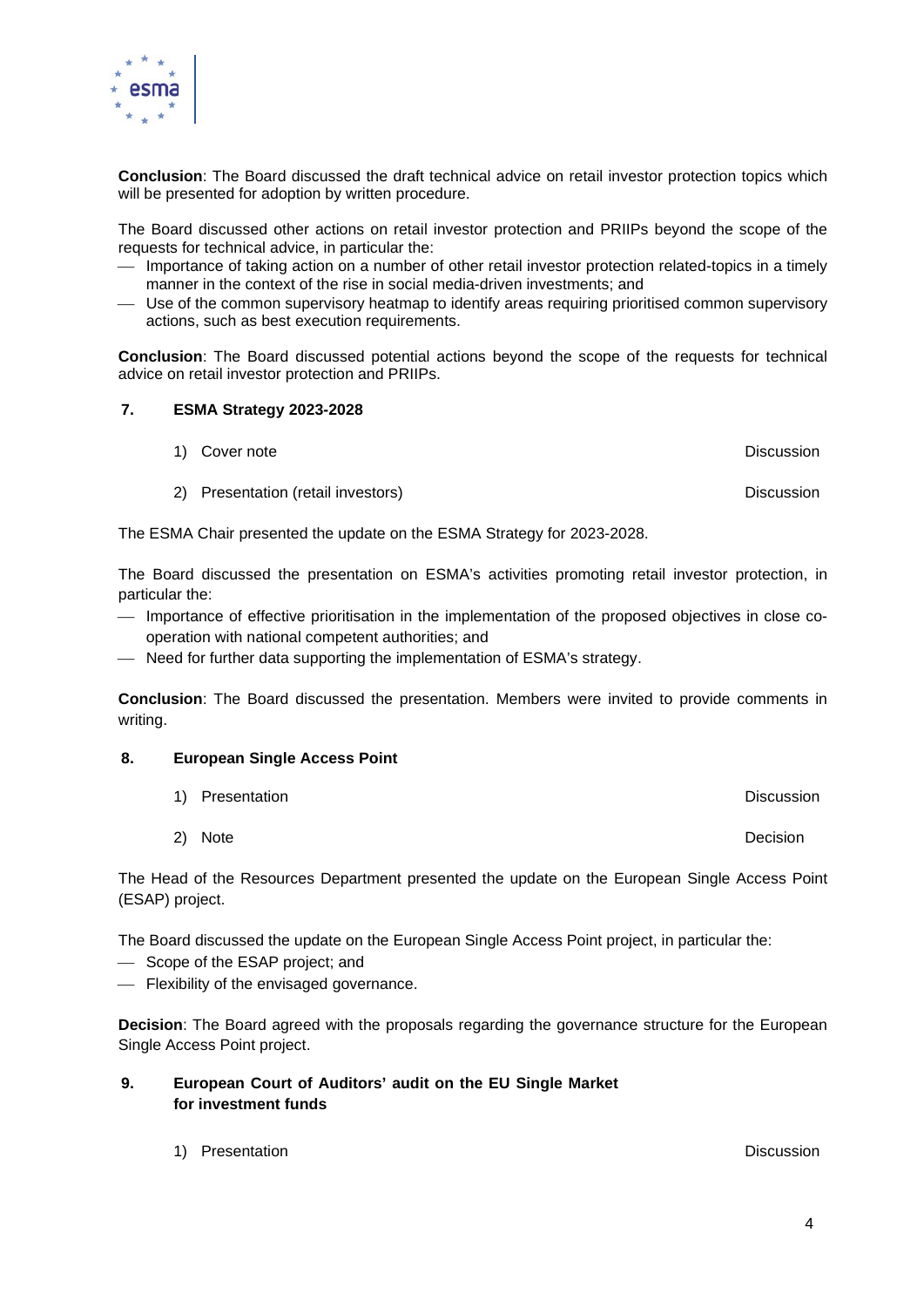

- 2) Cover Note **Discussion**
- 3) Special Report **Discussion Discussion**

The Member of the European Court of Auditors (ECA) presented the ECA's report on the EU Single Market for investment funds.

The Board discussed the report, in particular:

- The supervisory convergence toolkit at ESMA's disposal since the 2019 ESAs' Review;
- ESMA's governance and the relationship between ESMA and its national competent authorities; and
- The correlation between regulatory policies on inducements and the availability of advice.

**Conclusion**: The Board discussed the ECA report on the EU Single Market for investment funds and its potential follow-up.

#### **10. Dialogue with the UK Financial Conduct Authority**

1) Note Discussion

The Chief Executive Officer of the United Kingdom's Financial Conduct Authority (FCA) provided an update on supervisory and market developments in the United Kingdom.

The Board discussed the update, in particular the:

- Financial market impact of the Russian invasion of Ukraine, in particular with regards to energy markets, and the co-operation between the EU and UK on the implementation of sanctions (and the role of crypto-assets therein);
- FCA's approach to crypto assets; and
- FCA's plans and priorities with regards to sustainable finance.

**Conclusion**: The Board discussed with the CEO of the FCA the update on supervisory and market developments in the UK.

#### **11. Macroprudential framework for investment funds**

1) Presentation **Discussion** Discussion

The Head of the Risk Analysis and Economics Department presented the slideshow on the macroprudential framework for investment funds.

The Board discussed the presentation, in particular:

- The importance of normalising the use of liquidity management tools (LMTs) in crisis scenarios;
- ESMA's coordination role with regards to system-wide stress tests;
- The need to close remaining data gaps, particularly with regards to Money Market Funds; and
- The pros and cons associated with liquidity buffers.

**Conclusion**: The Board discussed the macroprudential framework for investment funds.

### **12. Leverage and derivatives – Archegos case**

| 1) Presentation | <b>Discussion</b> |
|-----------------|-------------------|
| 2) Cover note   | <b>Discussion</b> |
| 3) Article      | Decision          |

5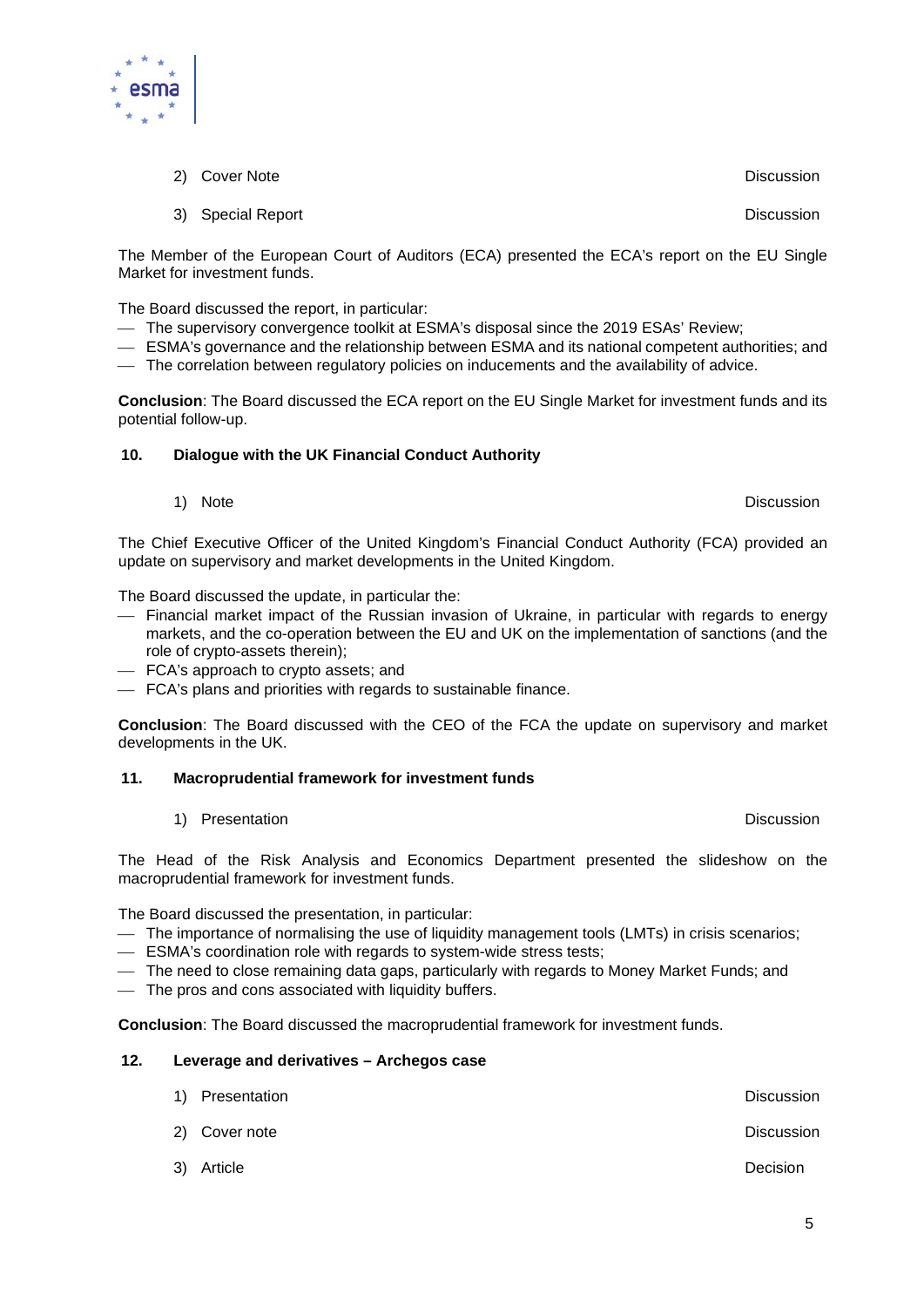

The Senior Economist presented the "Leverage and derivatives – the case of Archegos" article.

The Board discussed the article, in particular the lessons to draw from this case, with regards to risk mitigation techniques and the use and sharing of data to increase the foreseeability of such events.

**Decision**: The Board discussed the article.

#### **13. Commodity trading firms and the EMIR clearing thresholds**

| 1) Presentation      | <b>Discussion</b> |  |
|----------------------|-------------------|--|
| $\sim$ $\sim$ $\sim$ | -                 |  |

2) Note Discussion

The Chair of the Commodity Derivatives Task Force and the Head of the Markets and Data Reporting Department presented the note on commodity trading firms and the EMIR clearing thresholds.

The Board discussed the note, in particular the expected effects of temporarily increasing the clearing thresholds and the corresponding timeframe.

The European Systemic Risk Board representative expressed concerns that doing so would result in less collateral being collected in a moment where counterparties are more exposed to potential defaults, thus the increase of the threshold was not advisable.

The European Commission representative commented that any adjustment to the clearing thresholds should be based on a longer term need to adjust them, rather than on a short-term response to market developments.

**Conclusion**: The Board agreed with the proposal to temporarily increase clearing thresholds for commodity derivatives from €3 billion to €4 billion via regulatory technical standards. The regulatory technical standards will be presented for adoption by written procedure.

#### **14. Net Short Position Daily Reporting**

| 1) Presentation |  | Discussion |
|-----------------|--|------------|
|                 |  |            |

2) Note Decision

The Board discussed the note on net short position daily reporting, in particular the:

Legal basis for the reinstatement of net short position daily reporting; and

Data collection and the analysis which ESMA will be able to carry out on its basis.

**Decision**: The Board agreed with the proposal to reinstate net short position daily reporting once the infrastructure for automatic reporting is in place. Karen Dortea Abelskov (DK) and Claude Marx (LU) objected.

#### **15. Benchmarks Network**

1) Benchmarks Network Report **Information** Information

**Conclusion**: The Board took note of the Benchmarks Network Report.

2) BMR Q&As Decision

**Decision**: The Board adopted the BMR Q&As.

**16. CRA Network**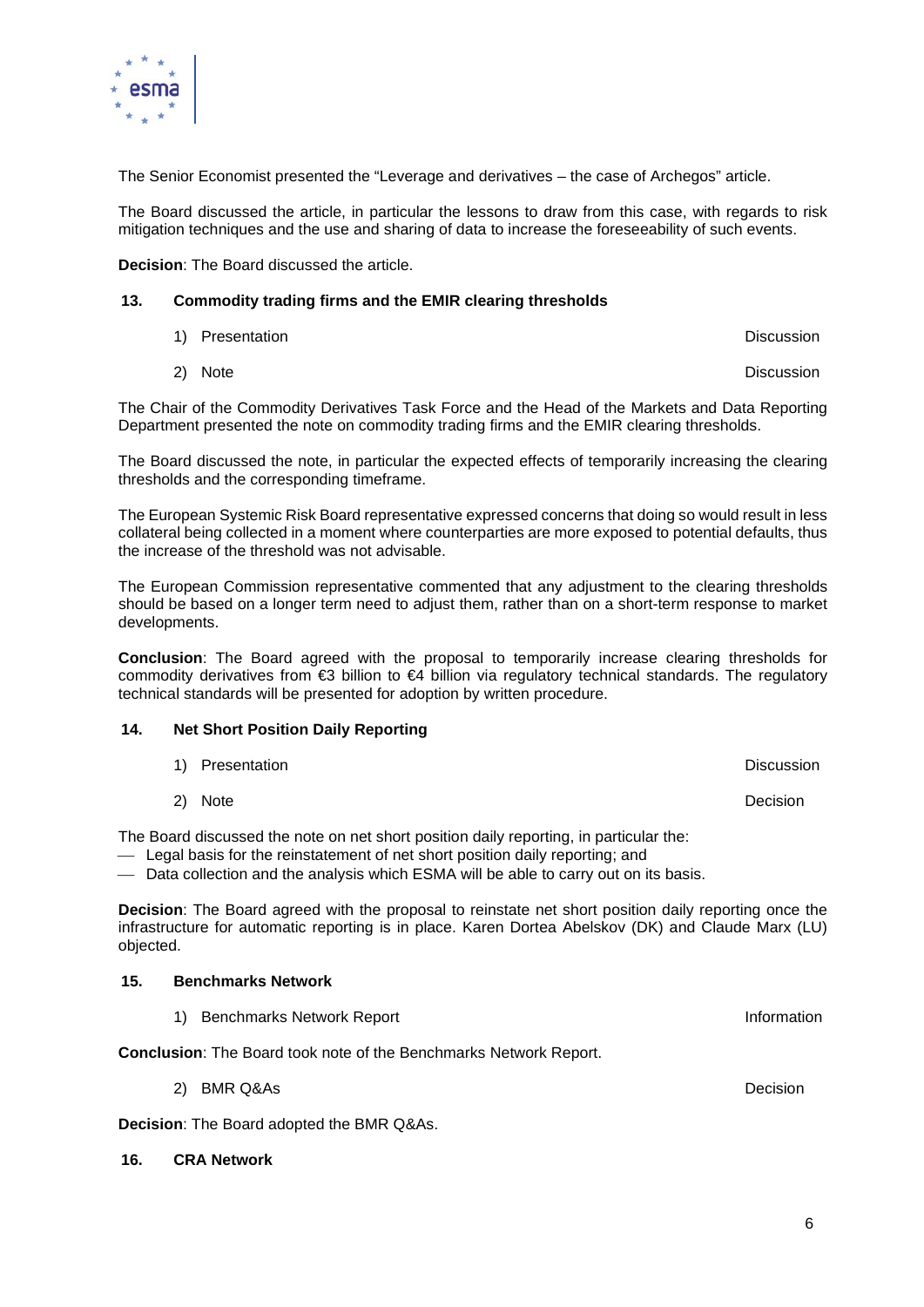

|     |    | 1) CRA Network Report                                                                                                                    | Information |
|-----|----|------------------------------------------------------------------------------------------------------------------------------------------|-------------|
|     |    | 2) CRA Network Terms of Reference                                                                                                        | Decision    |
|     |    | <b>Conclusion:</b> The item was removed from the agenda.                                                                                 |             |
| 17. |    | <b>Corporate Reporting Standing Committee</b>                                                                                            |             |
|     |    | 1) CRSC Report                                                                                                                           | Information |
|     |    | Conclusion: The Board took note of the CRSC report.                                                                                      |             |
|     |    | 2) 2021 Corporate reporting enforcement and regulatory<br>activities report                                                              | Decision    |
|     |    | Decision: The Board adopted the 2021 corporate reporting enforcement and regulatory activities report.                                   |             |
|     |    | 3) Q&As on application of the guidelines on alternative<br>performance measures to ESG measures                                          | Decision    |
|     |    | <b>Decision:</b> The Board adopted the Q&As on the application of the guidelines on alternative performance<br>measures to ESG measures. |             |
| 18. |    | <b>Data Standing Committee</b>                                                                                                           |             |
|     |    | 1) DSC Report                                                                                                                            | Information |
|     |    | Conclusion: The Board took note of the DSC report.                                                                                       |             |
|     | 2) | Final report on guidelines on the transfer of data between<br>Trade Repositories under EMIR and SFTR                                     | Decision    |
|     |    | Decision: The Board adopted the final report on guidelines on the transfer of data between trade<br>repositories under EMIR and SFTR.    |             |
|     | 3) | Review of AIFMD Data Quality Engagement Framework                                                                                        |             |
|     |    | Non-technical document<br>$\circ$                                                                                                        | Decision    |
|     |    | <b>Technical Document</b><br>O                                                                                                           | Decision    |
|     |    | Decision: The Board approved the review of the AIFMD data quality engagement framework.                                                  |             |
|     | 4) | Review of MMFR Data Quality Engagement Framework                                                                                         |             |
|     |    | Non-technical document<br>$\circ$                                                                                                        | Decision    |
|     |    | <b>Technical Document</b><br>$\circ$                                                                                                     | Decision    |
|     |    | Decision: The Board approved the review of the MMFR data quality engagement framework.                                                   |             |
|     | 5) | <b>MIFIR Q&amp;A</b>                                                                                                                     | Decision    |
|     |    | Decision: The Board adopted the MiFIR Q&A.                                                                                               |             |
|     | 6) | <b>SFTR Q&amp;A</b>                                                                                                                      | Decision    |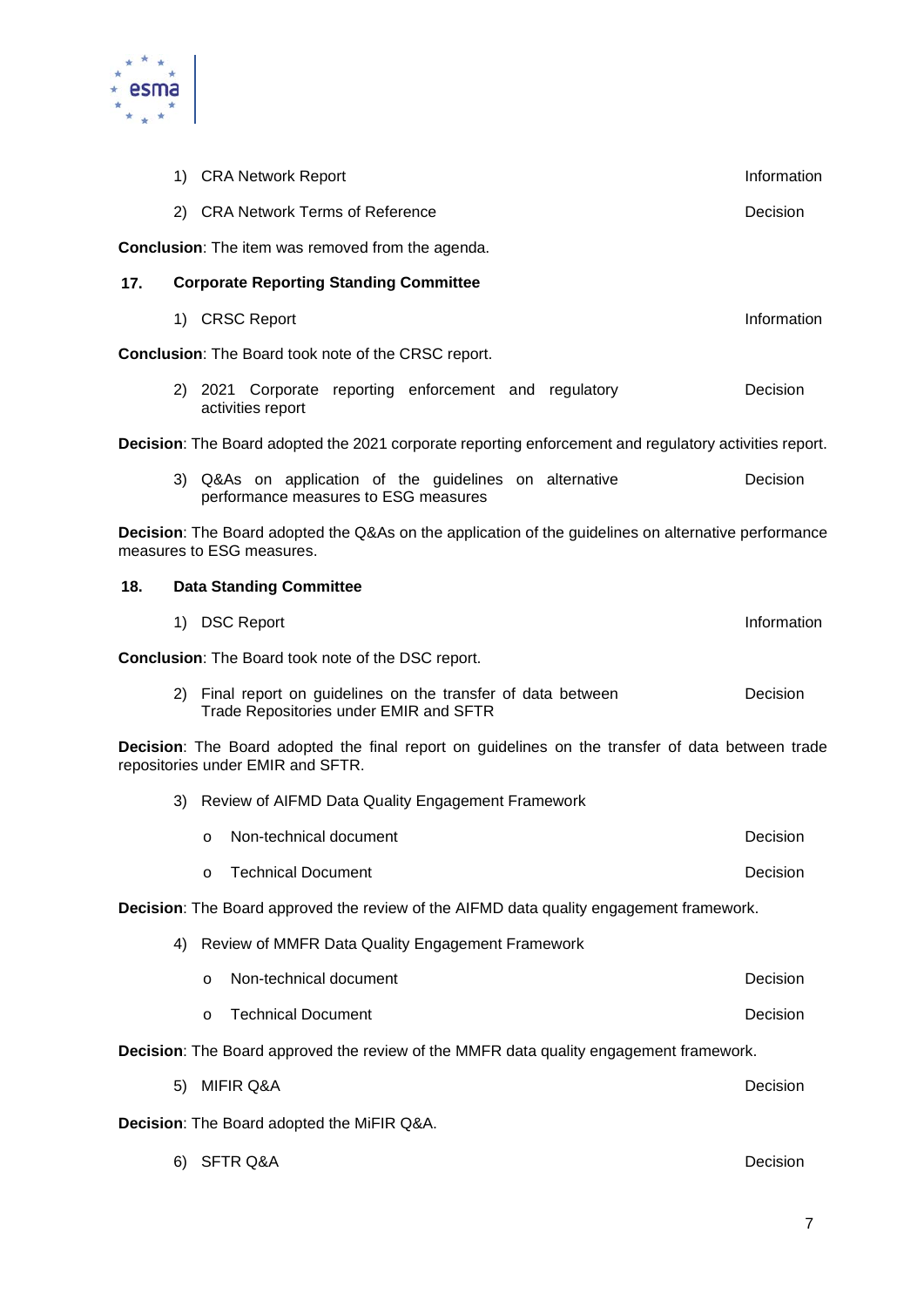

**Decision**: The Board adopted the SFTR Q&A.

| 19.                                                                                                                               |    | <b>Investment Management Standing Committee</b>                                                                                          |             |
|-----------------------------------------------------------------------------------------------------------------------------------|----|------------------------------------------------------------------------------------------------------------------------------------------|-------------|
|                                                                                                                                   |    | 1) IMSC Report                                                                                                                           | Information |
|                                                                                                                                   |    | Conclusion: The Board took note of the IMSC report.                                                                                      |             |
|                                                                                                                                   |    | 2) Report on the follow-up work in relation to the ESRB<br>recommendation on liquidity risks (ESRB/2020/4)                               | Decision    |
|                                                                                                                                   |    | Decision: The Board adopted the report on the follow-up work in relation to the ESRB recommendation<br>on liquidity risks (ESRB/2020/4). |             |
|                                                                                                                                   |    | 3) Note on the review of the AIFMD and ELTIF Regulation                                                                                  | Information |
|                                                                                                                                   |    | Conclusion: The Board took note of the note on the review of the AIFMD and ELTIF Regulation.                                             |             |
| 20.                                                                                                                               |    | <b>Investor Protection and Intermediaries Standing Committee</b>                                                                         |             |
|                                                                                                                                   |    | 1) IPISC Report                                                                                                                          | Information |
|                                                                                                                                   |    | <b>Conclusion:</b> The Board took note of the IPISC report.                                                                              |             |
|                                                                                                                                   |    | 2) Final report for guidelines on remuneration                                                                                           | Decision    |
|                                                                                                                                   |    | Decision: The Board adopted the final report for guidelines on remuneration.                                                             |             |
| 21.                                                                                                                               |    | <b>Market Integrity Standing Committee</b>                                                                                               |             |
|                                                                                                                                   | 1) | <b>MISC Report</b>                                                                                                                       | Information |
|                                                                                                                                   | 2) | Technical advice to the European Commission on the Short<br>Selling Regulation review                                                    | Decision    |
| The Board discussed the technical advice to the European Commission on the Short Selling Regulation<br>review, in particular the: |    |                                                                                                                                          |             |

- Calculation of net short positions and whether subscriptions rights and capital should be included in the formula; and
- Lessons learned from the COVID-19 crisis on the coordination of short selling bans.

**Decision**: The Board adopted the technical advice to the European Commission on the Short Selling Regulation review. The Market Integrity Standing Committee was invited to further consider the formula for the calculation of net short positions.

### **22. Post-Trading Standing Committee**

|    | 1) PTSC Report                                                                                             | Information |
|----|------------------------------------------------------------------------------------------------------------|-------------|
|    | <b>Conclusion:</b> The Board took note of the PTSC report.                                                 |             |
| 2) | Final report on the amending regulatory technical standards<br>on the suspension of the CSDR buy-in regime | Decision    |
|    | Baatalam: The Deand edented the final negative the amending negulates: teahnical standards an the          |             |

**Decision**: The Board adopted the final report on the amending regulatory technical standards on the suspension of the CSDR buy-in regime.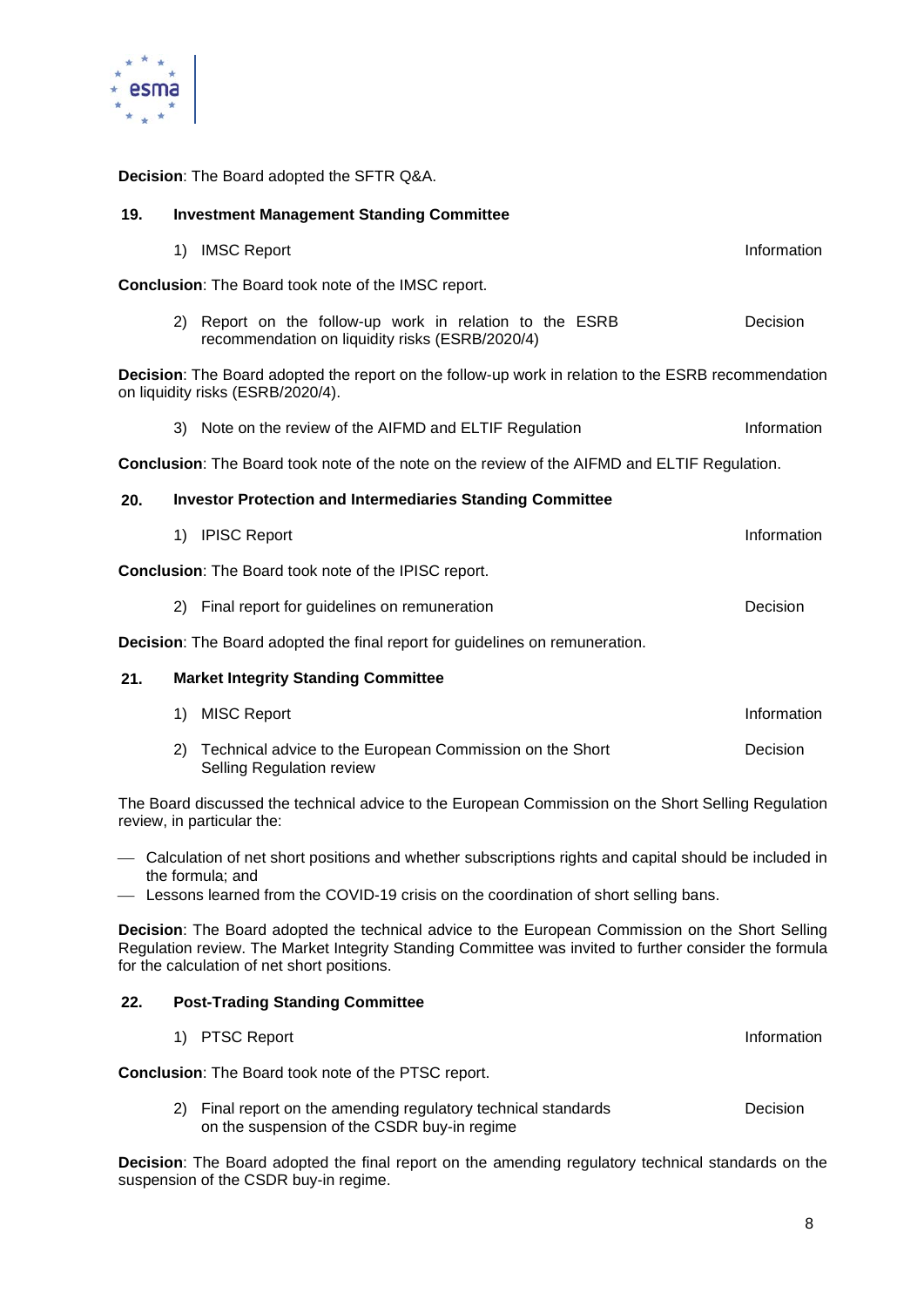

### **23. Secondary Markets Standing Committee**

|     |    | 1) SMSC Report                                                                                                                                                    | Information |
|-----|----|-------------------------------------------------------------------------------------------------------------------------------------------------------------------|-------------|
|     |    | Conclusion: The Board took note of the SMSC Report.                                                                                                               |             |
|     |    | 2) RTS 1 and 2 review                                                                                                                                             | Decision    |
|     |    | <b>Decision:</b> The Board adopted the RTS 1 and 2 review.                                                                                                        |             |
|     | 3) | Postponement of the RTS 2 annual review                                                                                                                           | Decision    |
|     |    | Decision: The Board adopted the postponement of RTS annual review.                                                                                                |             |
|     |    | 4) Updated opinion on waivers                                                                                                                                     | Decision    |
|     |    | <b>Decision:</b> The Board adopted the updated opinion on waivers.                                                                                                |             |
| 24. |    | <b>Update on delegations</b>                                                                                                                                      |             |
|     |    | 1) Cover note                                                                                                                                                     | Information |
|     |    | 2) Annual update on the exercise of the delegation to the ESMA<br>Chair in relation to secondary markets                                                          | Information |
|     |    | Conclusion: The Board took note of the annual update on the exercise of the delegation to the ESMA<br>Chair in relation to secondary markets.                     |             |
|     |    | 3) Annual update on the exercise of the delegation to the ESMA<br>Chair on the adoption of changes to technical instructions                                      | Information |
|     |    | Conclusion: The Board took note of the annual update on the exercise of the delegation to the ESMA<br>Chair on the adoption of changes to technical instructions. |             |
| 25. |    | Regulatory technical standards on the management body of<br>data reporting service providers                                                                      |             |
|     | 1) | Cover note                                                                                                                                                        | Information |
|     |    | 2) Final report on regulatory technical standards on the<br>management body of data reporting service providers                                                   | Decision    |
|     |    | Decision: The Board adopted the final report on regulatory technical standards on the management<br>body of data reporting service providers.                     |             |
| 26. |    | <b>Risk analysis</b>                                                                                                                                              |             |
|     | 1) | Cover note                                                                                                                                                        | Information |

2) Article on *"Fund performance during market stress – The Corona experience"* Decision

**Decision**: The Board adopted the article on *"Fund performance during market stress – The Corona experience".*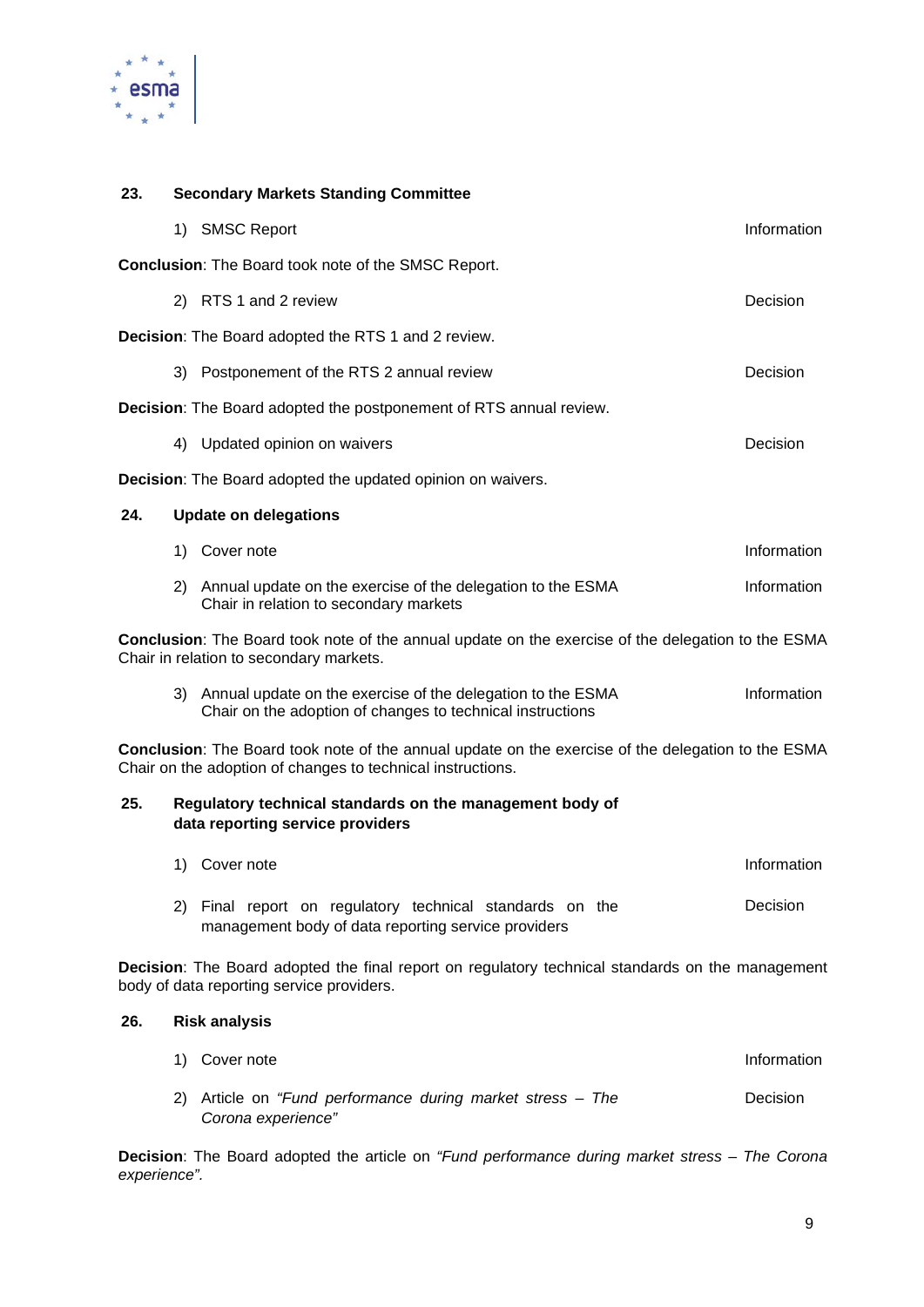

#### **27. Follow-up report to the peer review on the guidelines on the enforcement of financial information**

|     | 1) | Cover note                                                                                                                                   | Information |
|-----|----|----------------------------------------------------------------------------------------------------------------------------------------------|-------------|
|     | 2) | Report                                                                                                                                       | Decision    |
|     |    | <b>Decision:</b> The Board adopted the follow-up report to the peer review on the guidelines on the<br>enforcement of financial information. |             |
| 28. |    | <b>EMIR and SFTR data quality report 2021</b>                                                                                                |             |
|     | 1) | Cover note                                                                                                                                   | Information |
|     | 2) | EMIR and SFTR data quality report 2021                                                                                                       | Decision    |
|     |    | Decision: The Board adopted the EMIR and SFTR data quality report 2021.                                                                      |             |
| 29. |    | <b>EMIR report on staffing and resources</b>                                                                                                 |             |
|     | 1) | Cover note                                                                                                                                   | Information |
|     | 2) | Report                                                                                                                                       | Decision    |
|     |    | Decision: The EMIR report on staffing and resources was removed from the agenda.                                                             |             |
| 30. |    | Amendment to the Establishment Plan 2022                                                                                                     |             |
|     | 1) | Note                                                                                                                                         | Information |
|     |    | Conclusion: The Board took note of the amendment to the establishment plan for 2022.                                                         |             |
| 31. |    | 2021 Accounts                                                                                                                                |             |
|     | 1) | Cover note                                                                                                                                   | Information |
|     | 2) | Presentation                                                                                                                                 | Information |
|     | 3) | Provisional 2021 Accounts                                                                                                                    | Information |
|     | 4) | Report on budgetary and financial management                                                                                                 | Information |
|     | 5) | Representation Letter 2021 Provisional Accounts                                                                                              | Information |

**Conclusion**: The Board took note of the 2021 provisional accounts and related documents.

#### **32. Rules of Procedure on Mediation**

| 1) Cover note                                              | Information |
|------------------------------------------------------------|-------------|
| 2) Revised rules of procedure on mediation                 | Decision    |
| 3) Revised rules on procedure on mediation (track-changes) | Information |

6) Report from Baker Tilly **Information**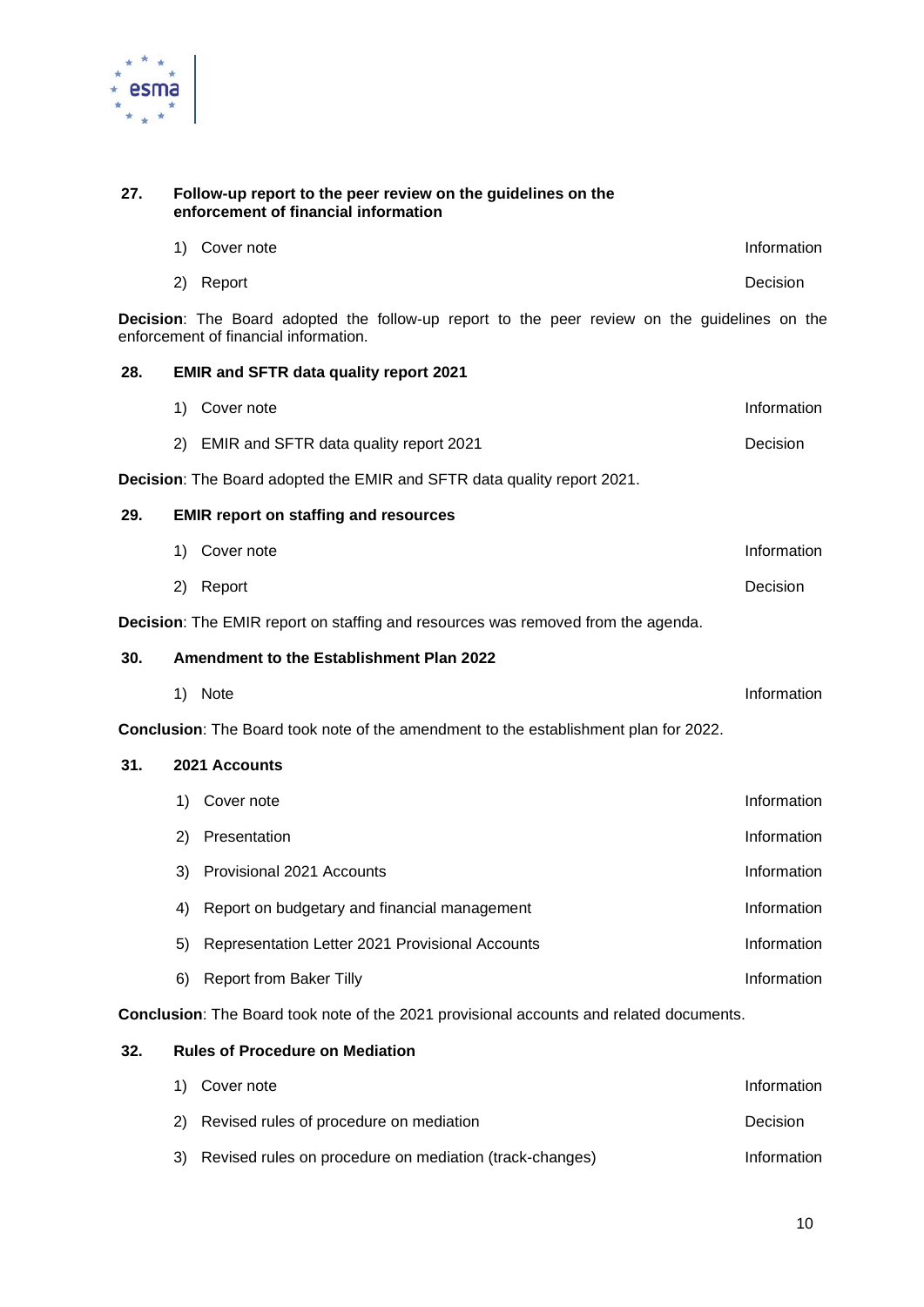

**Decision**: The Board adopted the revised rules of procedure on mediation.

#### **33. Appointment of SMSG Members**

1) Note Decision

**Decision**: The Board appointed Ben Granjé to the consumer category and Stephan Balthasar to the financial market participant category of the SMSG. Their terms will commence immediately and last until 30 June 2024.

**34. A.O.B.**

**/**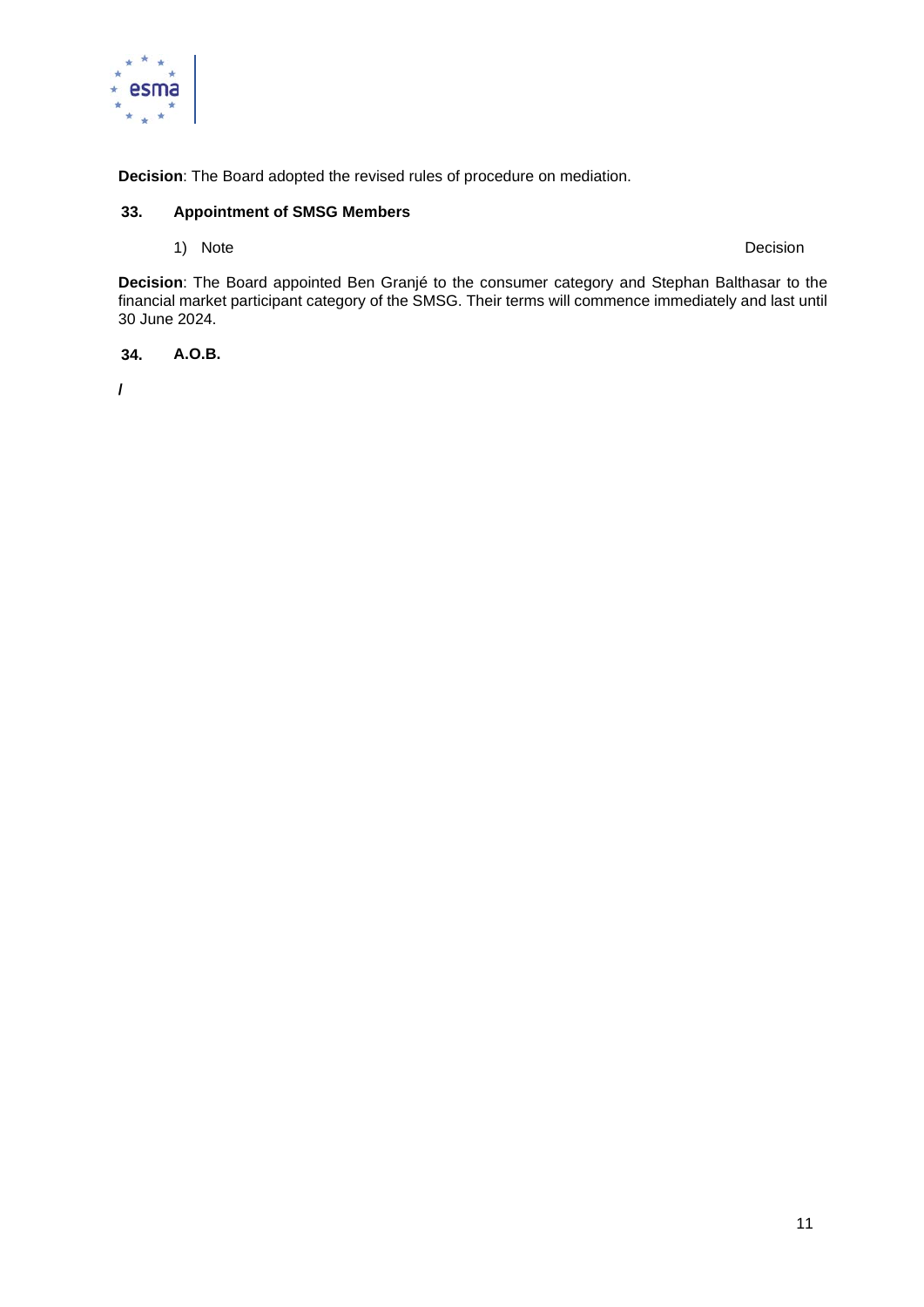

# **Participants list**

# **Voting members**

| <b>Member State</b> | Representative             | <b>Accompanying Person</b>                             |
|---------------------|----------------------------|--------------------------------------------------------|
| Belgium             | Jean-Paul Servais - 22/03  | Cauwenberge<br>Antoine<br>van<br>$(alternate) - 23/03$ |
| <b>Bulgaria</b>     | Mariyan Ivanov (alternate) |                                                        |
| Czech Republic      | Vojtěch Belling            |                                                        |
| Denmark             | Karen Dortea Abelskov      |                                                        |
| Germany             | Thorsten Pötzsch           |                                                        |
| Estonia             | Andre Nõmm                 |                                                        |
| Ireland             | Derville Rowland - 23/03   | Patricia Dunne (alternate) - 22/03                     |
| Greece              | Vassiliki Lazarakou        |                                                        |
| Spain               | Rodrigo Buenaventura       |                                                        |
| France              | Robert Ophèle              | Benoit de Juvigny (alternate)                          |
| Croatia             | Ante Žigman                |                                                        |
| Italy               | Carlo Comporti (alternate) |                                                        |
| Cyprus              | George Theocharides        |                                                        |
| Latvia              | Girts Ruda (alternate)     |                                                        |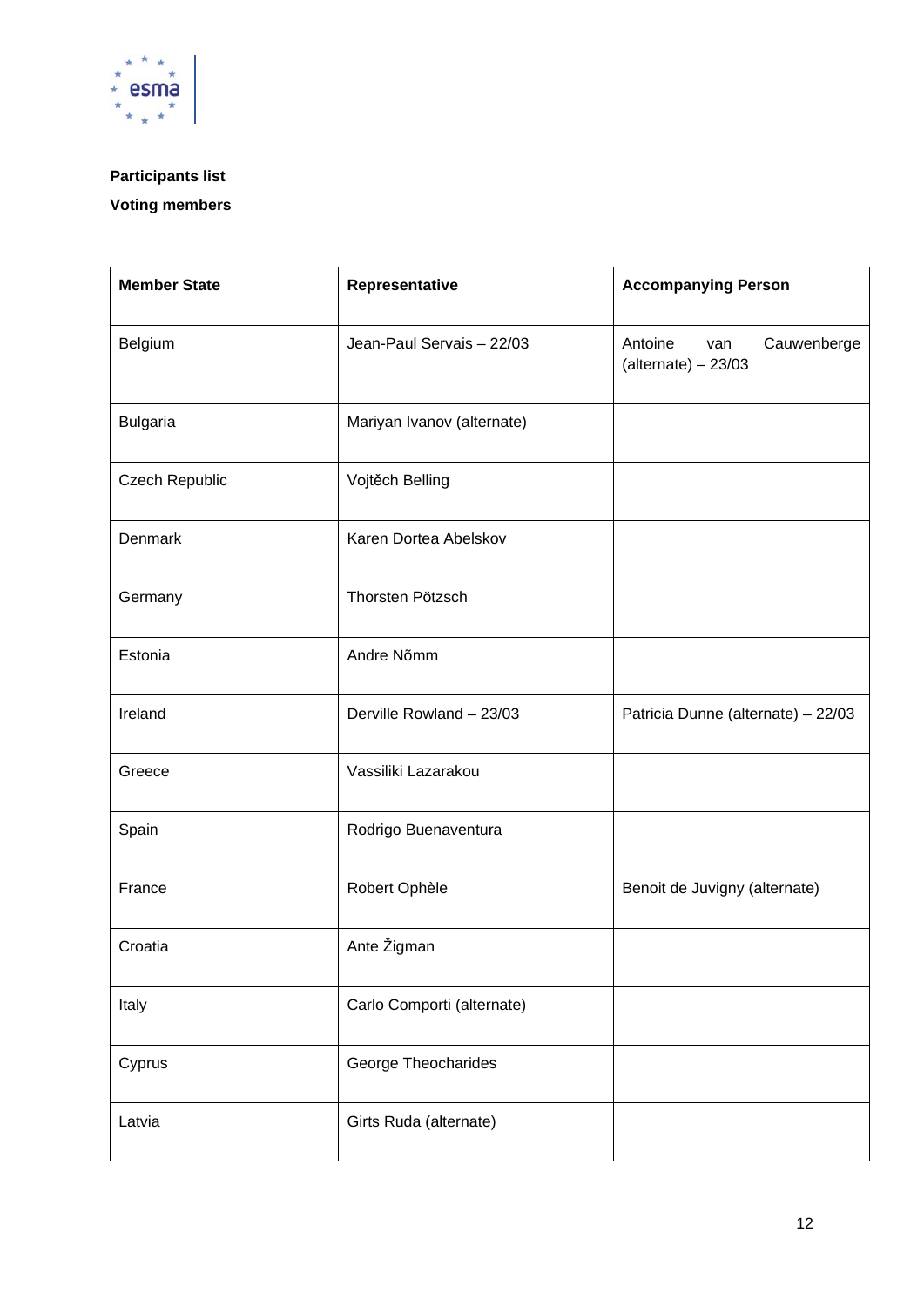

| Lithuania         | Vaidas Cibas (alternate)     |                                 |
|-------------------|------------------------------|---------------------------------|
| Luxembourg        | <b>Claude Marx</b>           |                                 |
| Hungary           | Gergő Szeniczey              |                                 |
| Malta             | <b>Christopher Buttigieg</b> |                                 |
| Netherlands       | Jos Heuvelman (alternate)    |                                 |
| Austria           | <b>Eduard Müller</b>         |                                 |
| Poland            | Rafał Mikusiński             |                                 |
| Portugal          | Tiago Matias (alternate)     |                                 |
| Romania           | <b>Gabriel Gradinescu</b>    |                                 |
| Slovenia          | Anka Čadež                   |                                 |
| Slovakia          | Peter Tkáč - 22/03           | Tomáš Ambra (alternate) - 23/03 |
| Finland           | Anneli Tuominen              |                                 |
| Sweden            | Erik Thedeen                 |                                 |
| <b>ESMA Chair</b> | Verena Ross                  |                                 |

### **Non-voting members**

| <b>European Commission</b> | Ugo Bassi                          |                                     |
|----------------------------|------------------------------------|-------------------------------------|
| EBA                        | Anne Tiedemann (alternate) - 23/03 | Philippe Allard (alternate) - 22/03 |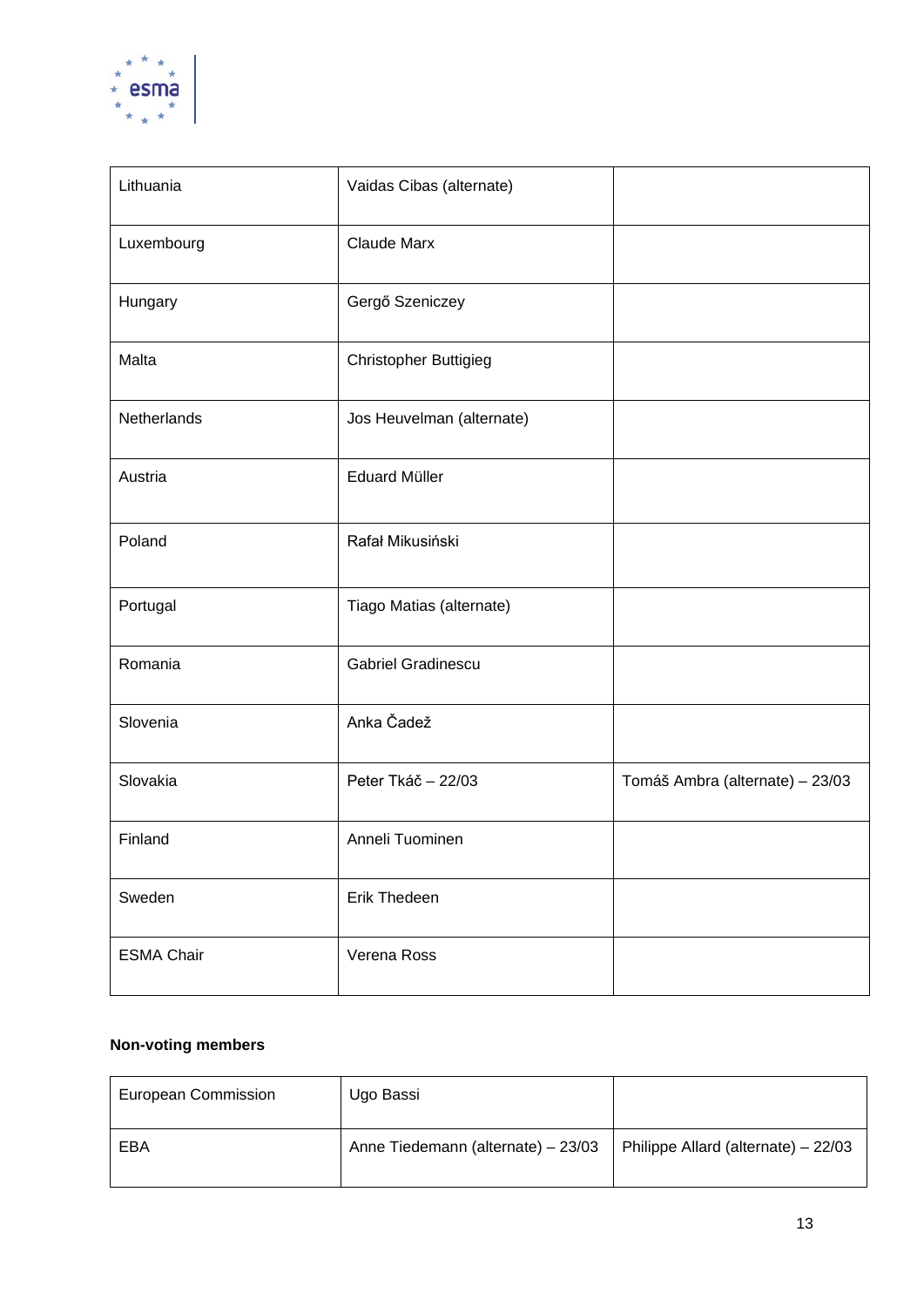

| <b>EIOPA</b>                       | Kai Kosik (alternate)           |  |
|------------------------------------|---------------------------------|--|
| <b>ESRB</b>                        | Francesco Mazzaferro            |  |
| Iceland                            | Páll Friðriksson                |  |
| Liechtenstein                      | Marcel Lötscher                 |  |
| Norway                             | Anne Merethe Bellamy            |  |
| <b>EFTA Surveillance Authority</b> | Marianne Arvei Moen (alternate) |  |

### **ESMA**

| <b>Executive Director</b>                                                        | Natasha Cazenave     |
|----------------------------------------------------------------------------------|----------------------|
| <b>Summary of Conclusions</b>                                                    | Frederiek Vermeulen  |
|                                                                                  | Laura Weil           |
| Chair of the CCP Supervisory Committee                                           | Klaus Löber          |
| Chair of the Commodity Derivatives Task Force                                    | Robert Ophèle        |
| Chair of the Investor Protection and Intermediaries<br><b>Standing Committee</b> | Rodrigo Buenaventura |
| Independent Member of the CCP Supervisory<br>Committee                           | Nicoletta Giusto     |
| Head of the Markets and Data Reporting Department                                | Fabrizio Planta      |
| Head of the Ratings, Indices and Securitisation<br>Department                    | Iliana Lani          |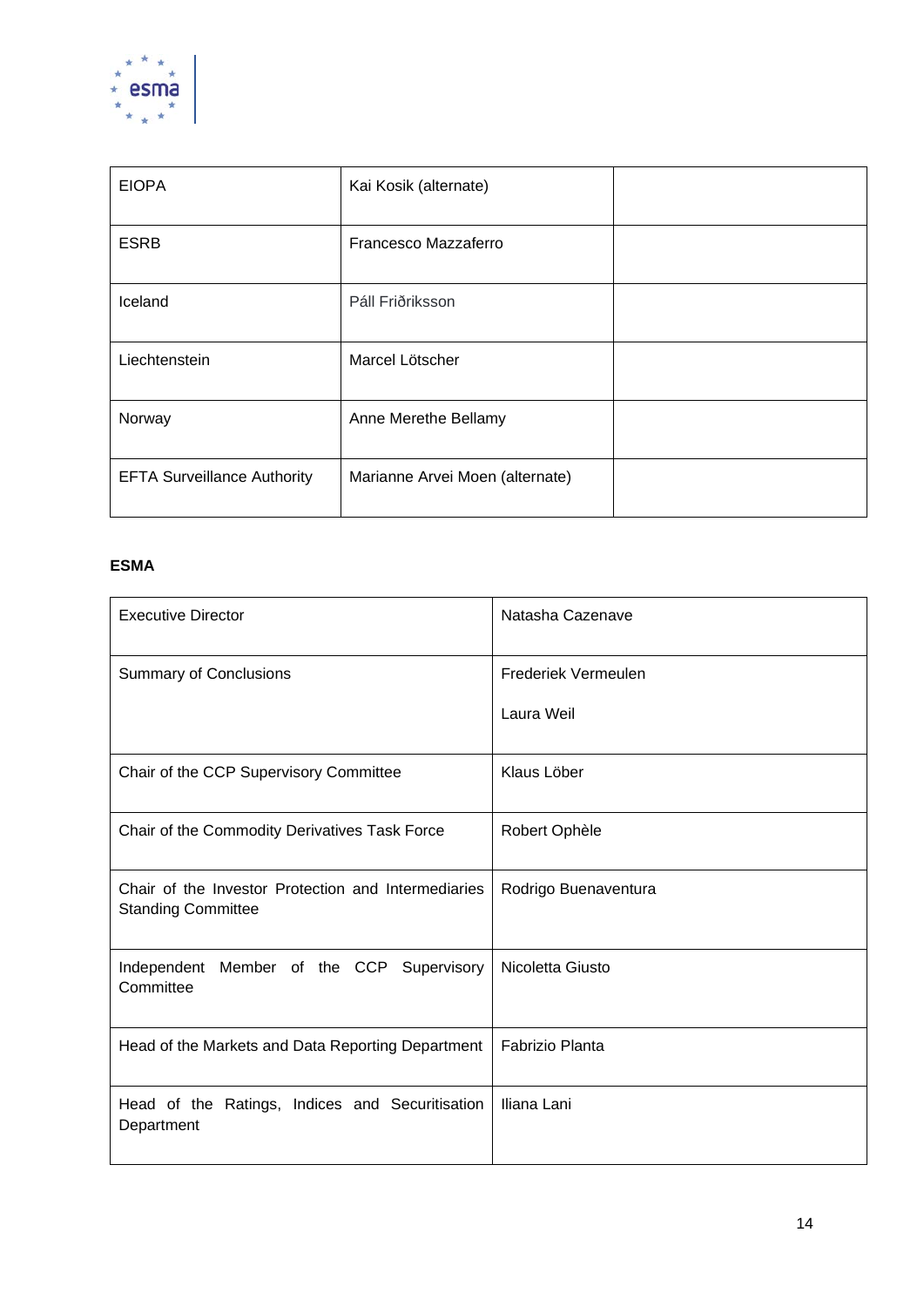

| Head of the Risk Analysis and Economics Department | Steffen Kern            |
|----------------------------------------------------|-------------------------|
| <b>Senior Economist</b>                            | <b>Antoine Bouveret</b> |

### **European Court of Auditors (item 9)**

| Member of the European Court of Auditors                             | Rimantas Šadžius      |
|----------------------------------------------------------------------|-----------------------|
|                                                                      |                       |
|                                                                      |                       |
| Auditor, European Court of Auditors                                  | <b>Eddy Struyvelt</b> |
|                                                                      |                       |
| Attache, Cabinet of Mr Sadzius, European Court of<br><b>Auditors</b> | <b>Matthias Blaas</b> |
|                                                                      |                       |

## **UK Financial Conduct Authority (item 10)**

| CEO                                      | Nikhil Rathi                  |
|------------------------------------------|-------------------------------|
| Director of Markets and Wholesale Policy | <b>Edwin Schooling Latter</b> |
| Head Of International Department         | Zertasha Malik                |

Done at Paris on 20 June 2022

Verena Ross

Chair

For the Board of Supervisors